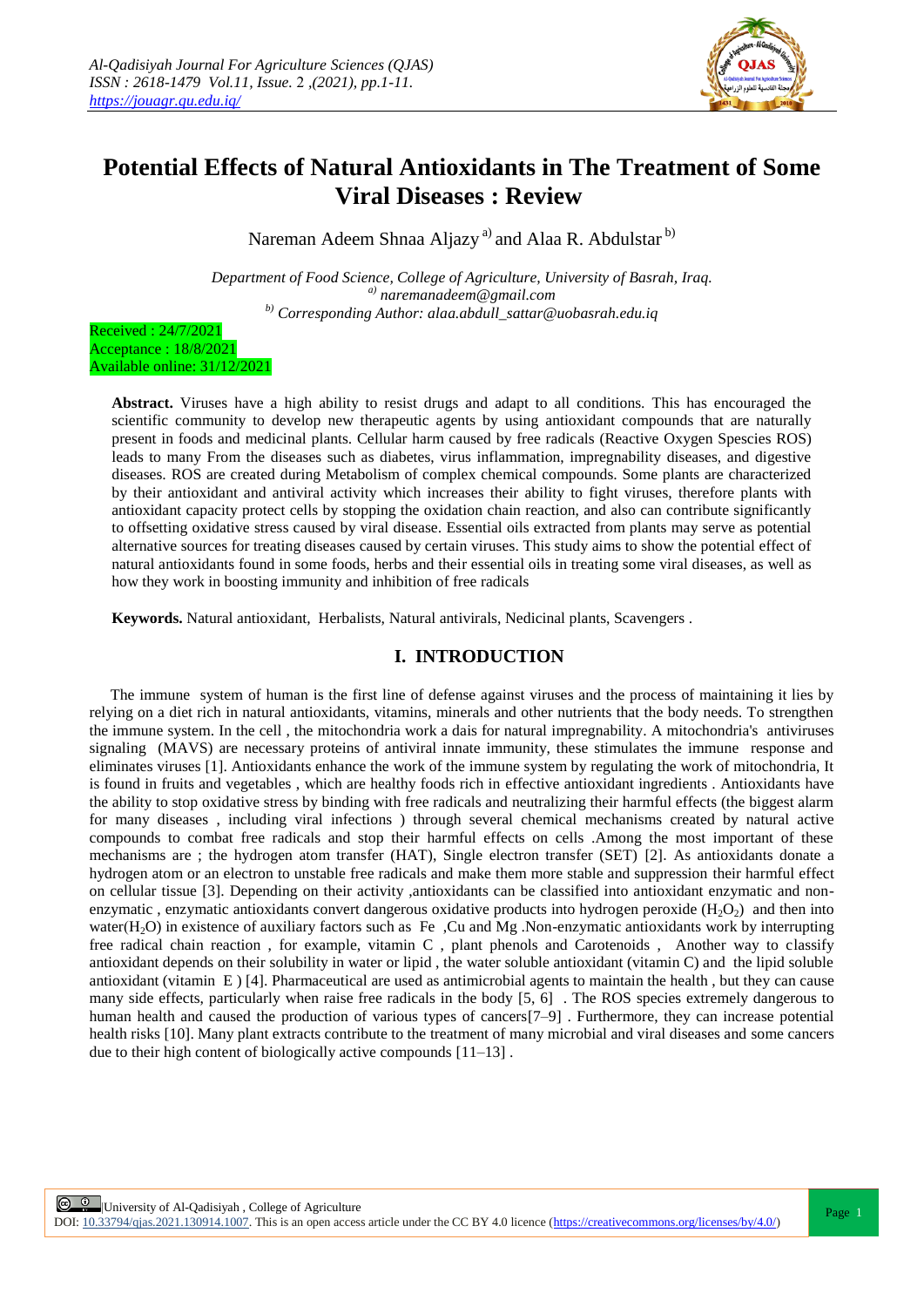

# **II.ANTIOXIDANT MEDICINAL HERBS**

Medicinal plants are characterized by their natural components that are responsible for preventing viruses from entering the target cells or indirectly by stimulating the immune response, so they have been the subject of many scientific studies

## *Silymarin*

Silymarin (*Silybum Marianum*) It is a medicinal plant characterized by its red flowers and green leaves. It is native to Asia and Europe, and its cultivation has now spread to almost all countries [14] . The silybin structure is divided into two halves. The first is based on a flavononol group in flavonoids called taxifolin. The second is a phenylpropanoid unit, which is conyferil alcohol in this example. An oxeran ring connects these two pieces to form a single structure [15]. Silybin is one of the active biological compounds in the Silymarin plant. It is a natural antioxidant that can play an important role in reducing the oxidative<sub>c</sub> stress of cells and thus inhibiting or preventing the growth of a Mayaro virus[16, 17]. In view of the recent studies and reviews published , Recent studies have indicated the Prophylactic effects of the herb silymarin. Silymarin is extracted from dried seeds[18]. It is a complex mixture of flavonols, including silybin, silidianin, silicristin and isosilybin [19]. The flavonoid silybin complex is one of the most important compounds of silymarin, being a natural antioxidant that neutralizes free radicals resulting from metabolic processes, Silymarin also boosts the levels of endogenous antioxidants including GSH-Px and SOD [20]. These isomers are :(Silybin, Isosilybin , Silydianin , Silychristin and dehydrosilybin ) and a few flavonoids mainly taxifolin [21]. The use of silymarin has been shown to protect against a variety of liver illnesses, as well as toxic and viral hepatitis, cirrhosis, and damage to liver cells caused by a variety of toxic substances. Apart from its hepatoprotective qualities, it is also said to have anticancer effects and to protect numerous essential organs, including the lungs, kidneys, and liver [22]



#### **[FIGURE 1](https://www.ncbi.nlm.nih.gov/pmc/articles/PMC6150307/figure/molecules-22-01942-f002/).** Chemical structure of silybin.

Silymarin is one of the 10 top most popular natural products and the botanical medicine reported the importance of silymarin in the treatment of chronic hepatitis C patients [23] . Free radicals caused by oxidative stress reduce levels of Glutathione, it is a natural antioxidant that plays an important role in the protection and recycling of immune cells and has an antiviral effect [24]. Silymarin increases natural antioxidant enzymes including glutathione peroxidase GPx and superoxide dismutase SOD, which protect cells from ROS toxicity, Furthermore, silymarin has been used in numerous clinical investigations as an adjuvant and safe medicine with no adverse effects [25]. Silymarin can be used as a preventive and pharmacological treatment against SARS-CoV-2, it is a safe drug and does not have any toxic effects even at large doses [26] .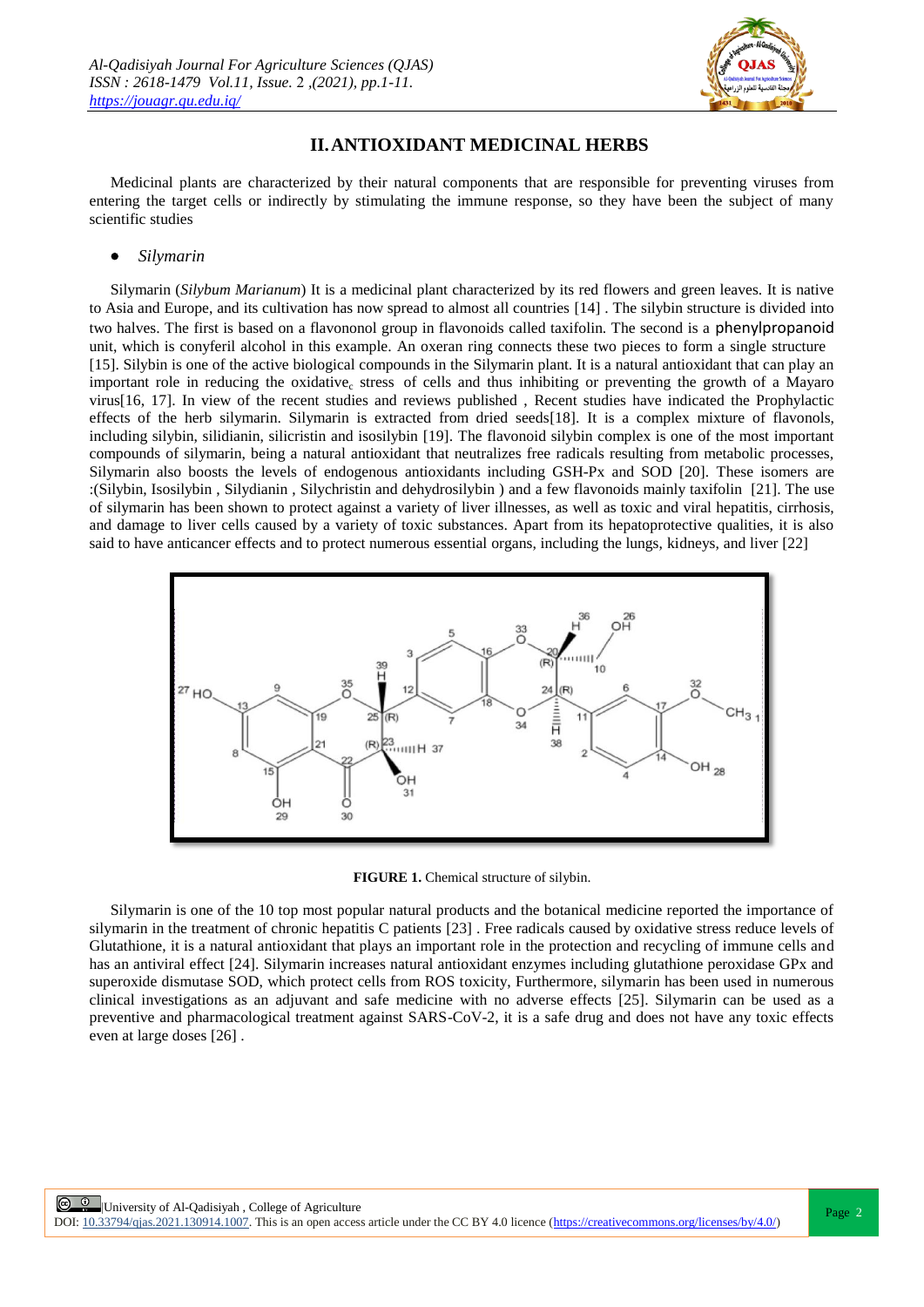



**[FIGURE](https://www.ncbi.nlm.nih.gov/pmc/articles/PMC6150307/figure/molecules-22-01942-f002/) 2.** Silymarin (*Silybum Marianum*).

## *Astragalus*

Astragalus )*Astragalus membranaceus*( is an energy-boosting plant that supports the immune system,it is amazing herb that has been considered for 4000 years as a revitalizing herb in traditional Chinese medicine, and for its stimulant and anti-inflammatory properties in the body and is considered excellent for supporting the immune system in depth as it has exceptional properties to stimulate and strengthen the immune system ,it is ideal for the prevention of viral and bacterial diseases ,and it activates killer T cells for complete immune defense ,it increases the production of resistant red and white blood cells. Astragalus is rich in antioxidant flavonoids that are responsible for scavenging free radicals , including superoxide and hydroxyl radicals . Polysaccharide, one of the most biologically active ingredients in Astragalus, is a natural antioxidant that supports the immune system by increasing the number of lymphocytes in the body [27]. In addition to its ability to produce interferon, which contributes to the activation of the body's protective impulses, thus protecting the body from bacterial and viral infections [28] . The components of astragalus ,especially the antioxidant flavonoids , have a cellular protective properties against pathological changes in the heart ,blood vessels ,level ,lungs and kidneys[29]. These properties will naturally increase the immune system's resistance to viral infections. Astragalus enhances the immune response by increasing the number of cytokines in addition to stimulating Macrophage cells and natural killer cells [30]. The methanolic aqueous extracts of the root of Astragalus showed antiviral activity against the bird flu virus, while the concentrations used did not record any toxic effect on the embryos of the chickens under study [31] .



**[FIGURE 3](https://www.ncbi.nlm.nih.gov/pmc/articles/PMC6150307/figure/molecules-22-01942-f002/) .** Astragalus (*Astragalus membranaceus*).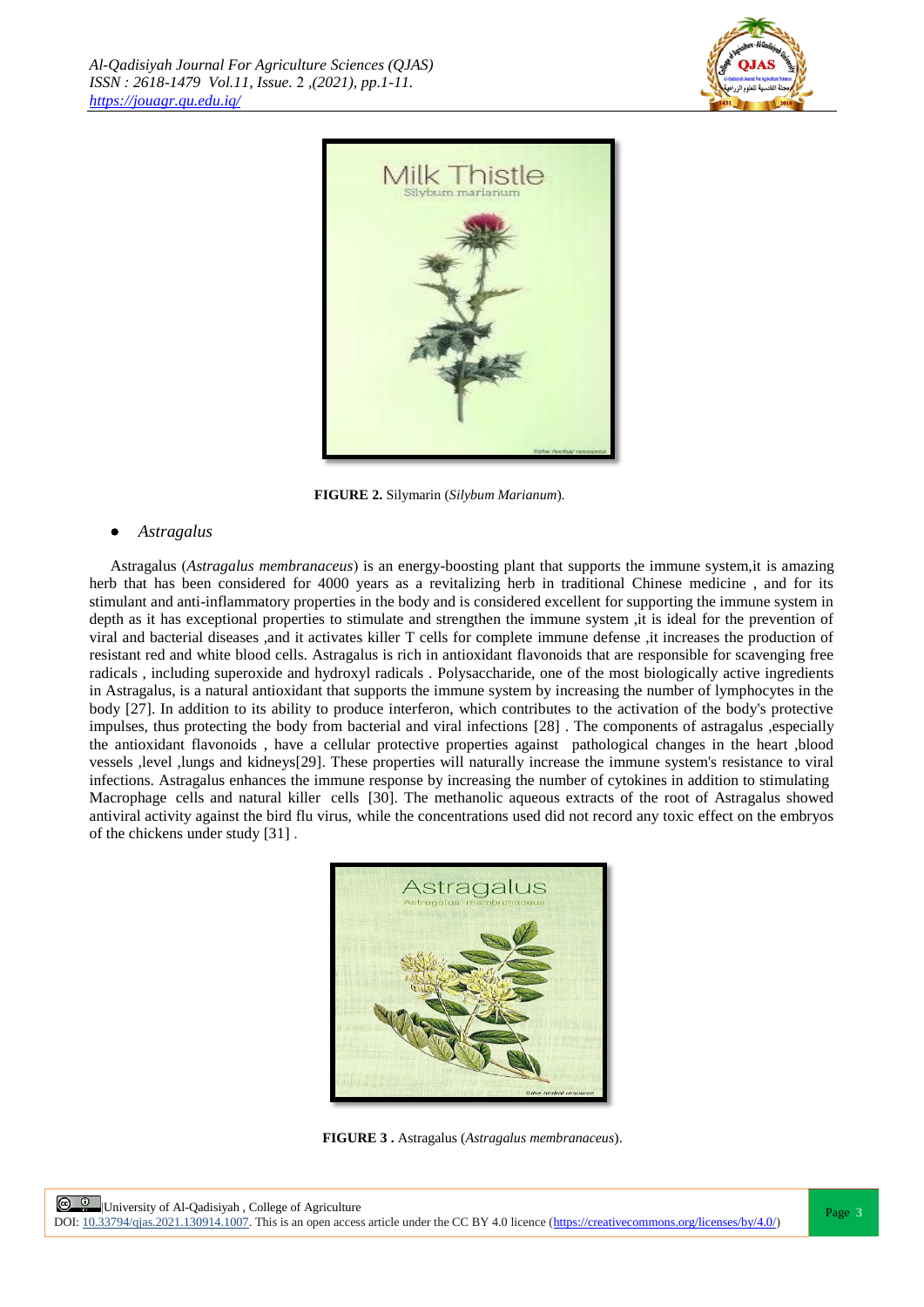

## *Clove*

Clove (*Syzygium aromaticum*) is a powerful antibacterial and antioxidant plant from the Myrtaceae family. This plant is a traditional plant found predominantly in Asia and Africa. Definition of components and their biological activity [32] . Cloves have been used since ancient times to treat many diseases due to their high content of natural antioxidants,Previous studies have demonstrated that clove extract and oil are effective antibacterial agents versus a wide range of bacteria [33]. It also has antiviral and antifungal properties [34]. The ethanol extract of cloves tested as an antiviral, which was obtained from the flower buds of the plant. The researchers showed clear inhibition of Herpes simplex virus (HSV). The clove extract, interestingly, has a direct inactivating effect on the particles of the standard HSV strain. Furthermore, after treatment with the extract, the overall HSV virus production after 30 hours decreased [35]. Another study showed a high inhibitory activity of the methanolic clove extract towards HCV protease, with an inhibition rate of 90% at a dose of 100 g/ml [36] .



**[FIGURE 4](https://www.ncbi.nlm.nih.gov/pmc/articles/PMC6150307/figure/molecules-22-01942-f002/) .** Clove (*Syzygium aromaticum*).

## *Sambucus Nigra*

*Sambucus nigra* Returns to the family Caprifoliaceae. S. nigra may have antiviral properties against the human immunodeficiency virus (HIV), herpes simplex virus (HSV1), and influenza, according to recent studies [37] . According to certain research, two flavonoids found in S. nigra are capable of combating the influenza virus strain (H1N1) and reducing viral penetration into cells [38]. The lectins in S. nigra fruits lead to an important role in preventing influenza infection[39]. In vitro, sambucol has been shown to prevent influenza fourfold to sixfold depending on the strain [40]. *S. nigra* efficiency against infection has also been discovered through research because of immune system activation [41–43]. Peptic polysaccharides, polyphenolic chemicals, and flavonoids found in *S. nigra* may have a role in viral suppression as well. The fruit extract from *S. nigra* has been shown to be effective in treating a variety of viral illnesses [44]. Since ancient times, S. nigra has been used to cure a variety of ailments, including urinary tract infections, epilepsy, rheumatism, blood sugar control, HSV infections and HIV infection [45, 46].





**(a) (b) [FIGURE 5](https://www.ncbi.nlm.nih.gov/pmc/articles/PMC6150307/figure/molecules-22-01942-f002/) .** Sambucus nigra, A : Leaves and B: fruits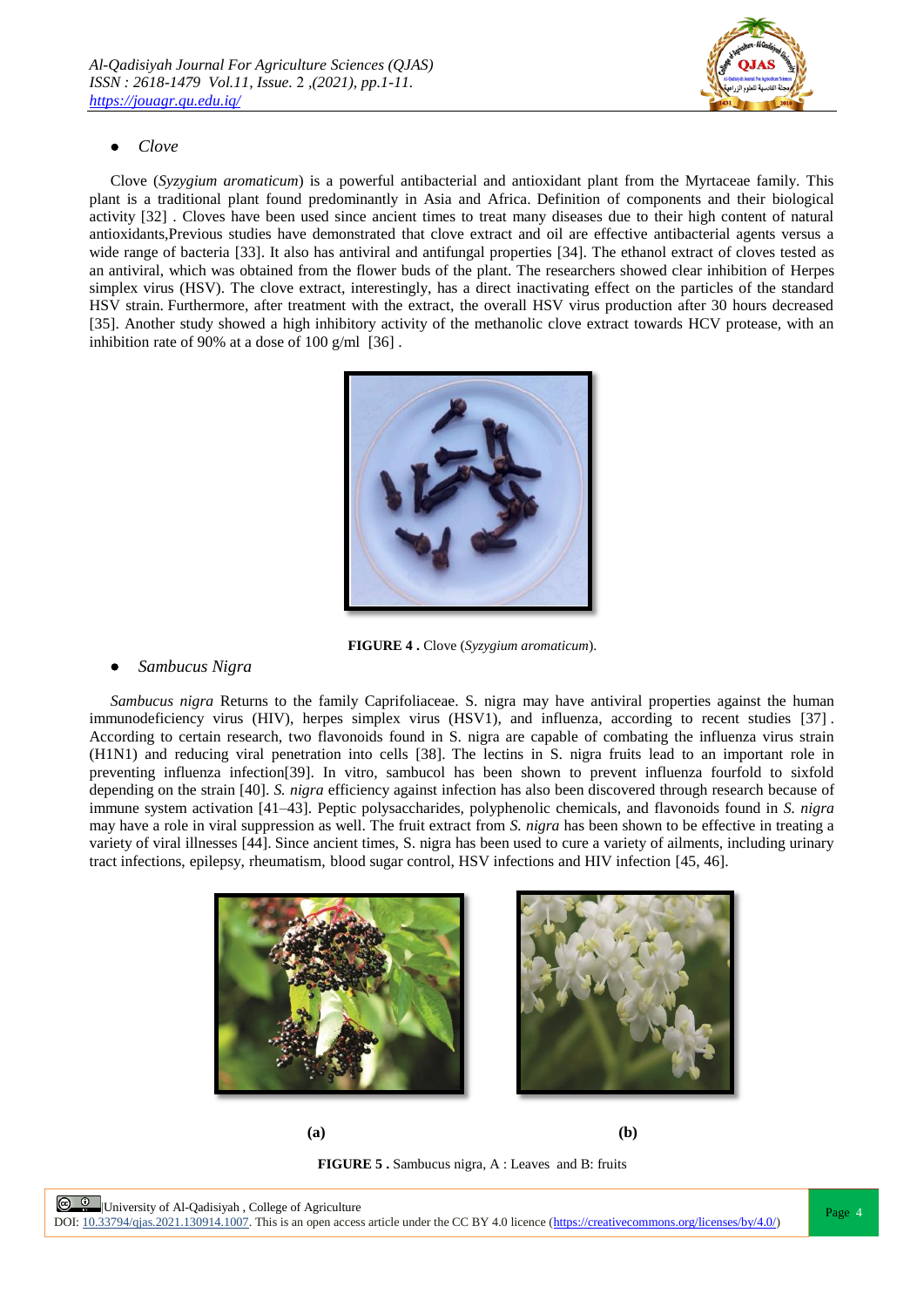

## *Spirulina*

Spirulina is a filamentous blue –green algae that belong to the oscillatiriaceae family. It contains Carotenoids and Phycocyanins PC an active protein of Spirulina it has an anti-oxidant effect [47]. Spirulina provides protection against oxidative stress induced by arsenic ,and this activity is largely related to phycocyanin ,it is contains a tetra pyrrole phycocyanobilin ,which is responsible for its antioxidant properties [48]. Spirulina is characterized by its high nutritional value due to its high protein content, similar to animal proteins found in meat, milk and fish, as well as its content of vitamins and mineral elements, which made it a biologically active substance against some viruses such as the human immunodeficiency viruses (HIV) [49]. The antioxidant activity of spirulina is applied through several mechanisms including activation of cellular antioxidant enzymes ,inhibition of lipid peroxidation ,DNA damage ,free radical removal and increased activity of Catalase [50]. for its health benefits , it has attracted a lot of interest in therapeutic applications of proteins , in addition to providing new ideas for future implants . Prevention is one of the best solutions to inhibition viruses and reduce its harmful effect , Some foods are characterized by their high content of natural antioxidants, which play an important role in combating some viruses, especially respiratory viruses such as COVID 19 , Spirulina is used as a popular nutritional supplement due to its biological activates and nutritional importance in this immune modulation thanks to its components of Vitamins ,Carotenes ,Iron ,Phenolic acids and Linoleic acid [51]. Spirulina's antiviral effect is due to its good content of phycocyanin and polysaccharides, which is one of the most important substances that encourage the formation of white and red blood cells, thus enhancing the immune strength of the body [52]. The major components in Spirulina that reinforcement the immune system are: Phycocyanin, Phycocyanobilinallo, Calcium Spirulina ,Cyanovirin - N(CV-N) and Sulpholipid. [53, 54].

## *Nigella Sativa*

*Nigella sativa* L. is a plant grown in Mediterranean countries, The original home of this plant is eastern Europe and western Asia, and cultivation has spread in almost all countries due to its great therapeutic benefits due to its high content of effective biological compounds such as Beta-carotene thymoquinone, tocopherols, vitamin A and C and. Past and present use to treat many aliments , including inflammation ,coughing and influenza . High in thymoquinone TQ content ,its biological activity is related to controlling the oxidative stress and reduction system through the removal of ROS and Modification of biocomposites systems [55] . Several scientific studies have discussed the effectiveness of N.sativa in strengthening the immune system against many microbial and viral causes [56]. The components of N. sativa, especially thymoquinone, strengthen the body's immunity, thus eliminating viruses early [57]. In addition to increasing number of CD4-positive cells [55]. More recently, thymoquinone analogues (chloroquine and hydroxychloroquine) have been used as potential therapeutic drugs for the COVID-19 [58]. Studied [59] effect of Nigella sativa L in the treatment of hepatitis C virus, where the experiment was conducted on a group of people with the same disease, treated with a concentration of (450 mg three times daily) for three months, the results showed a clear improvement In patients who return to the role of N. sativa in reducing the number of free radicals.



**FIGURE 6.** Nigella sativa L.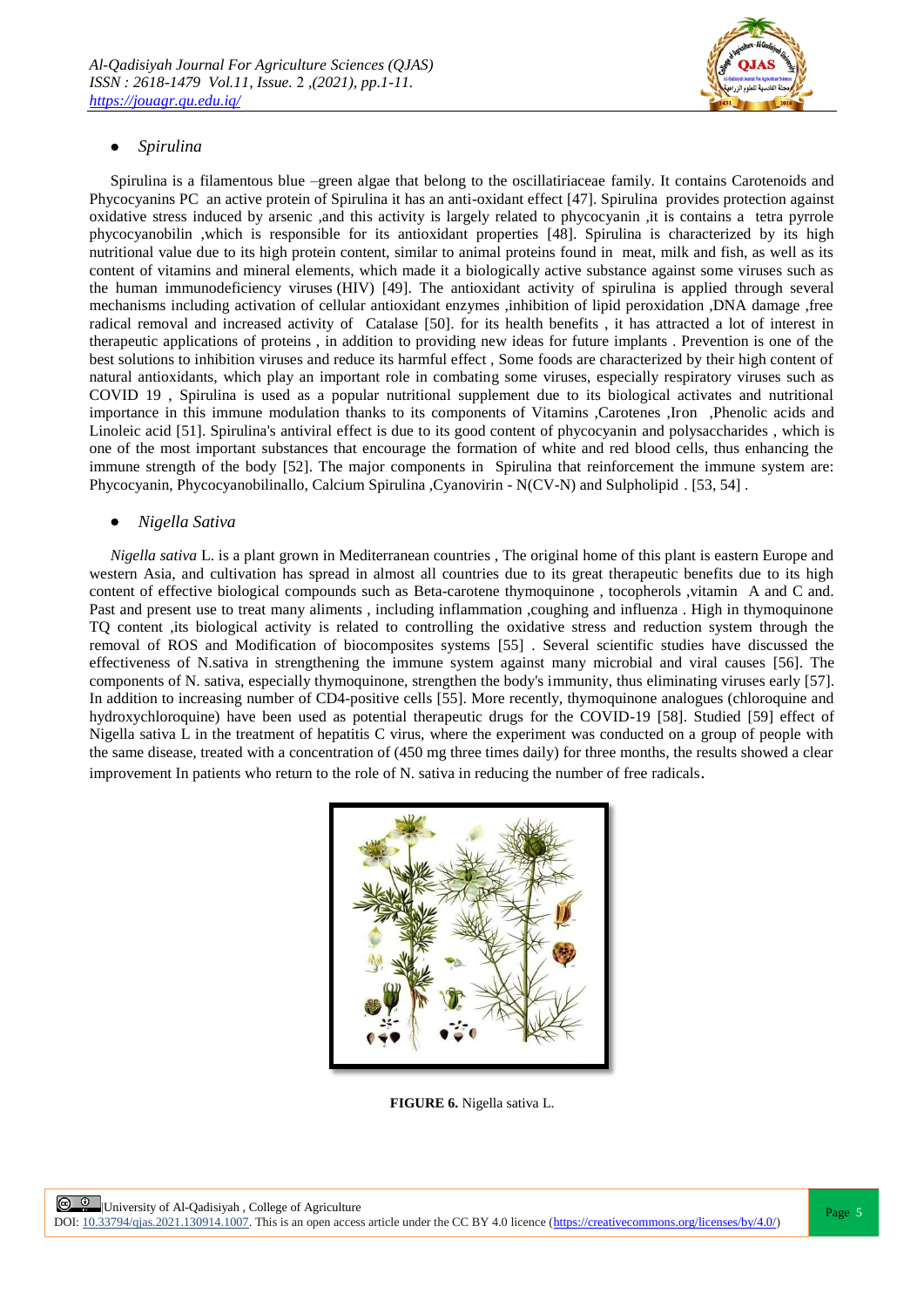

## *Yogurt*

It is a product formed by the fermentation of milk with the action of lactic acid bacteria(LAB) ,*Lactobacillus bulgaricus* and *Streptococcus thermophilus* [60]*.* It is a food source rich in biologically active and antioxidant compounds, in addition to being an excellent source of protein, vitamins  $B_1$   $B_2$ ,  $B_{12}$ ,  $B_9$ , metallic elements Ca, P Mg and Zn [61]. Several studies have reported that preventive nutrition is the starting point for boosting immunity and disease resistance. Fermented milk is characterized by its good content of peptides that have an inhibitory effect on the enzyme angiotensin , which is one of the causative factors of COVID-19 [62]. In addition to enhancing the intestinal microflora with beneficial bacteria known for their antiviral effect [63, 64]. Probiotics have the ability to form some compounds that are known for their antiviral capabilities, such as lactic acid [65]. where this acid reduces the acidity of the medium and thus the medium becomes unsuitable for the growth of many viruses [66].  $H_2O_2$  is one of the important products of probiotics, which has shown an antiviral role, especially respiratory viruses [67]. AIDS virus types I and II [68]. Consuming yogurt is a more appropriate way to diminish viral infections by enhancing the functions of the immune system by increasing the production of Cytokines ,Antibodies , T-Cell and large granular lymphocytes  $(LGL)$  [69].

## **III. ANTIVIRAL EFFECTS OF ESSENTIAL OILS**

Essential oils are one of the most effective natural antioxidant and remedies for viruses . Essential oils cause cell wall damage by establishing a membrane potential across the cell wall and disrupting ATP assembly. Essential oils can potentially disrupt the electron transport system (ETS) route by dissolving mitochondrial membranes. Essential oils largely damage bacterial pathogens' cellular architecture, causing membrane integrity to break down and disturbing a variety of cellular functions, including energy generation and membrane transport. Essential oils can cause membrane rupture, resulting in cellular component leakage and ion loss. Several essential oils have antiviral properties, making them effective against a variety of RNA and DNA viruses[70]. Bergamot oil has been demonstrated to have antiinfluenza viral action in vitro (100 percent inhibition of A H1N1 at a concentration of 0.3 %). Furthermore, after 10 minutes of exposure to bergamot oil vapor, these researchers discovered a 95% suppression of the H1N1 virus[71]. Essential oil (*Pelargonium graveolens*) and Rosa damascene (*Rosa damascene*) showed anti-effect of adenovirus35 [72] . Lemon balm oil has antiviral activity, especially avian influenza A virus (H9N2), due to its good content of active compounds such as generally 85%. linalool (up to 9.0%), citronellal (0.7- 20.3%), geraniol (up to 23.2%), βcaryophyllene (up to 11.3%), and caryophyllene oxide (0.4-31.7%) [73]. Tea tree oil inhibited influenza A (H1N1) virus 100 percent at a concentration of 0.01 percent and had a median inhibitory concentration (IC50) of 6 ppm [74, 75] . In addition, after 30 minutes of exposure to tea tree oil vapor, the type A (H11N9) virus was completely inhibited [76]. With IC50 values of 25, 12, and 250 ppm, the components of tea tree oil, terpinen-4-ol, terpinolene, and terpineol, have exhibited anti-influenza viral activity against type A (H1N1) influenza virus[75]. Lavender *Lavandula angustifolia* L. and *Salvia officinalis* L. are perennial woody sub-shrubs in the family *Lamiaceae* widely used in food application , these essential oil have promising biological activities. Such as antioxidant and antiviral [77]. In a recent study conducted to evaluate the effectiveness of oil from lavender and salvia against the H5N1 virus, both oils showed a clear inhibition against H5N1 at IC50 0.11μg/ml lavender and 0.41 μg/ml for salvia[78]. Angiotensin-converting enzyme 2 (ACE2) is the entry point of the COVID-19 virus into the host cells, as geranium and lemon oils showed inhibitory effects on the activity of ACE2, which decreased from 17.68 ng/ml to 1.43 ng/ml and 4.34 ng/ml, respectively [79].



**[FIGURE 7](https://www.ncbi.nlm.nih.gov/pmc/articles/PMC6150307/figure/molecules-22-01942-f002/).** Salvia officinalis L.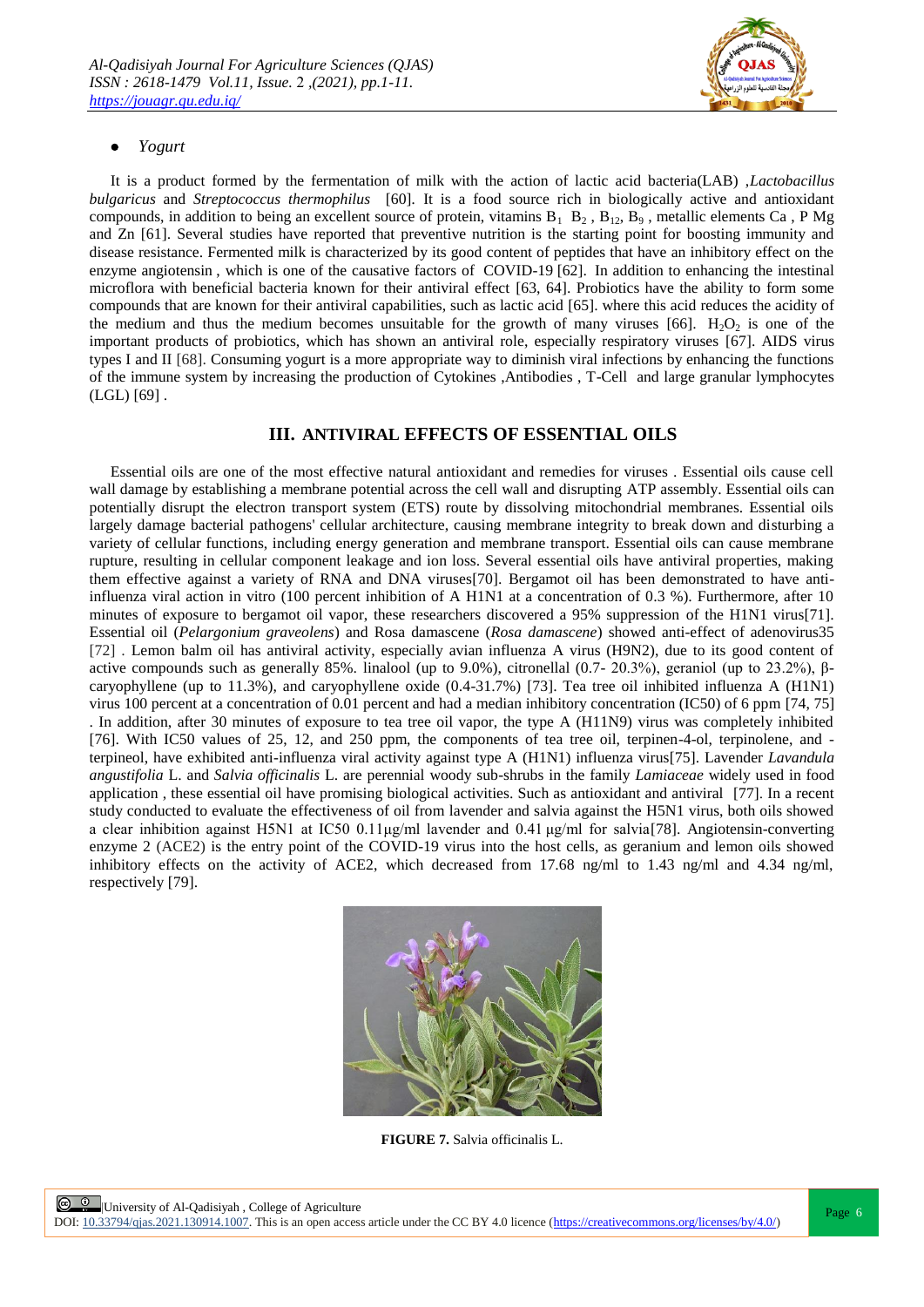



**FIGURE 8.** Lavandula angustifolia L.

## **CONCLUSION**

Sometimes , the electrons spilt apart in your body from oxidative stress , the resulting unstable atoms called free radicals , The main culprits of oxidative stress are fried foods , alcohol ,tobacco smoke and air pollutions .At the cellular level ,Free radical can cause a change in the genetic material DNA , which in turn leads to a decrease in immunity and accelerates the occurrence of disease and viral infection . Research shows that treatment with free radical scavengers "Antioxidant" that are able to interact with and neutralize free radicals has a major role in combating the spread of disease and strengthen immunity . Many studies have focused on searching for antioxidant and immune – boosting drugs with fewer side effects . Antibiotics and chemical agents can inhibit the growth of viruses and strengthen immunity , but they also lead to the generation of reaction oxygen species. Plants medicines such Silymarin , Astragalus ,Lavender ,Salvia and Nigella sativa ,eliminate viruses by removing free radicals, Also, the presence of biologically active ingredients in the extract indicates the strong antioxidant and antiviral properties together, This strength increases with the increase in the concentration of these components. Yogurt ,with its high content of antioxidant peptides and probiotics , plays a vital role in strengthening immunity and fighting viruses , so it should be included with the diet to increase immunity in general .Hence ,this review suggests using herbal agents as an antioxidant instead of synthetic because of their dual antioxidant and antiviral activity ,so it is suggested that these biological materials be used against a virus COVID 19 and to speed up healing .

## **REFERENCES**

- [1] Yoshizumi, T., Imamura, H., Taku, T., Kuroki, T., Kawaguchi, A., Ishikawa, K., … Koshiba, T. 2017. RLR-mediated antiviral innate immunity requires oxidative phosphorylation activity. Scientific reports, 7(1), 1–12. Retrieved from https://www.nature.com/articles/s41598-017-05808-w
- [2] Kennedy, D. A., Lupattelli, A., Koren, G., & Nordeng, H. 2016. Safety classification of herbal medicines used in pregnancy in a multinational study. BMC complementary and alternative medicine, 16(1), 1–9. Retrieved from https://bmccomplementmedtherapies.biomedcentral.com/articles/10.1186/s12906-016-1079-z
- [3] Al Ghezi, N. A. S., Al-Mossawi, A. E.-B. H. J., & Al-Rikabi, A. K. J. 2020. Antioxidants Activity of Date Seed Extraction of Some Date Varieties. Medico Legal Update, 20(1), 922–928.
- [4] Shahidi, F., & Zhong, Y. 2010. Novel antioxidants in food quality preservation and health promotion. European Journal of Lipid Science and Technology, 112(9), 930–940.
- [5] Huh, A. J., & Kwon, Y. J. 2011. "Nanoantibiotics": a new paradigm for treating infectious diseases using nanomaterials in the antibiotics resistant era. Journal of controlled release, 156(2), 128–145.
- [6] Shaikh, S., Nazam, N., Rizvi, S. M. D., Ahmad, K., Baig, M. H., Lee, E. J., & Choi, I. 2019. Mechanistic insights into the antimicrobial actions of metallic nanoparticles and their implications for multidrug resistance. International journal of molecular sciences, 20(10), 2468.
- [7] Raut, P. K., Kim, S.-H., Choi, D. Y., Jeong, G.-S., & Park, P.-H. 2019. Growth of breast cancer cells by leptin is mediated via activation of the inflammasome: critical roles of estrogen receptor signaling and reactive oxygen species production. Biochemical pharmacology, 161, 73–88.
- [8] Nakamura, Y., & Arakawa, H. 2017. Discovery of Mieap-regulated mitochondrial quality control as a new function of tumor suppressor p53. Cancer science, 108(5), 809–817.
- [9] Kim, S.-H., Kim, K.-Y., Yu, S.-N., Park, S.-G., Yu, H.-S., Seo, Y.-K., & Ahn, S.-C. 2016. Monensin induces PC-3 prostate cancer cell apoptosis via ROS production and Ca2+ homeostasis disruption. Anticancer research, 36(11), 5835–5843.

**E 0** University of Al-Qadisiyah, College of Agriculture

DOI:  $10.33794/q$ jas.2021.130914.1007. This is an open access article under the CC BY 4.0 licence (https://creativecommons.org/licenses/by/4.0/)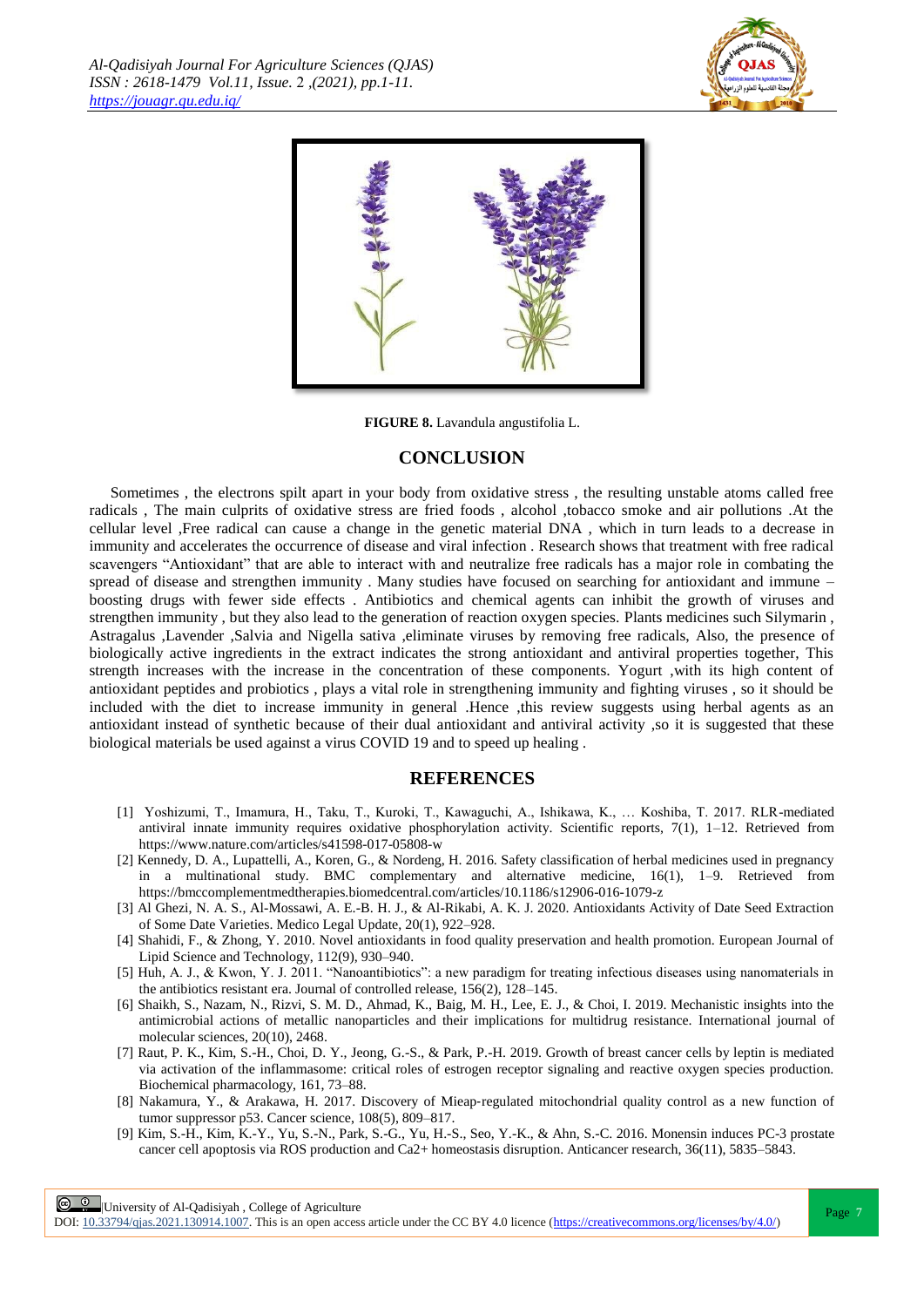

- [10] Parham, S., Wicaksono, D. H. B., & Nur, H. 2019. A proposed mechanism of action of textile/Al2O3–TiO2 bimetal oxide nanocomposite as an antimicrobial agent. The Journal of The Textile Institute, 110(5), 791–798.
- [11] Iid, I. I., Kumar, S., Shukla, S., Kumar, V., & Sharma, R. 2020. Putative antidiabetic herbal food ingredients: Nutra/functional properties, bioavailability and effect on metabolic pathways. Trends in Food Science & Technology, 97, 317–340.
- [12] Saratale, R. G., Benelli, G., Kumar, G., Kim, D. S., & Saratale, G. D. 2018. Bio-fabrication of silver nanoparticles using the leaf extract of an ancient herbal medicine, dandelion (Taraxacum officinale), evaluation of their antioxidant, anticancer potential, and antimicrobial activity against phytopathogens. Environmental Science and Pollution Research, 25(11), 10392–10406.
- [13] Parham, S., Nemati, M., Sadir, S., Bagherbaigi, S., Wicaksono, D. H. B., & Nur, H. 2017. In Situ Synthesis of Silver Nanoparticles for Ag‐NP/Cotton Nanocomposite and Its Bactericidal Effect. Journal of the Chinese Chemical Society, 64(11), 1286–1293.
- [14] Rainone, F. 2005. Milk thistle. American family physician, 72(7), 1285–1288.
- [15] Biedermann, D., Vavříková, E., Cvak, L., & Křen, V. 2014. Chemistry of silybin. Natural product reports, 31(9), 1138– 1157.
- [16] Wagoner, J., Morishima, C., Graf, T. N., Oberlies, N. H., Teissier, E., Pécheur, E.-I., … Polyak, S. J. 2011. Differential in vitro effects of intravenous versus oral formulations of silibinin on the HCV life cycle and inflammation. PLoS One, 6(1), e16464.
- [17] Camini, F. C., da Silva, T. F., da Silva Caetano, C. C., Almeida, L. T., Ferraz, A. C., Vitoreti, V. M. A., … de Brito Magalhães, C. L. 2018. Antiviral activity of silymarin against Mayaro virus and protective effect in virus-induced oxidative stress. Antiviral research, 158, 8–12.
- [18] Wagner, H., Hörhammer, L., & Münster, R. 1968. On the chemistry of silymarin (silybin), the active principle of the fruits from Silybum marianum (L.) Gaertn.(Carduus marianus L.). Arzneimittel-Forschung, 18(6), 688–696.
- [19] Borah, A., Paul, R., Choudhury, S., Choudhury, A., Bhuyan, B., Das Talukdar, A., … Mohanakumar, K. P. 2013. Neuroprotective potential of silymarin against CNS disorders: insight into the pathways and molecular mechanisms of action. CNS neuroscience & therapeutics, 19(11), 847–853.
- [20] Rafieian-Kopaie, M., & Nasri, H. 2012. Silymarin and diabetic nephropathy. Journal of renal injury prevention, 1(1), 3.
- [21] Dixit, N., Baboota, S., Kohli, K., Ahmad, S., & Ali, J. 2007. Silymarin: A review of pharmacological aspects and bioavailability enhancement approaches. Indian journal of pharmacology, 39(4), 172.
- [22] Devi, K. P. 2019. Milk thistle (Silybum marianum). In Nonvitamin and Nonmineral Nutritional Supplements (pp. 321– 325). Elsevier.
- [23] Seeff, L. B., Curto, T. M., Szabo, G., Everson, G. T., Bonkovsky, H. L., Dienstag, J. L., … Di Bisceglie, A. M. 2008. Herbal product use by persons enrolled in the hepatitis C Antiviral Long‐Term Treatment Against Cirrhosis (HALT‐C) Trial. Hepatology, 47(2), 605–612.
- [24] Alidoost, F., Gharagozloo, M., Bagherpour, B., Jafarian, A., Sajjadi, S. E., Hourfar, H., & Moayedi, B. 2006. Effects of silymarin on the proliferation and glutathione levels of peripheral blood mononuclear cells from β-thalassemia major patients. International immunopharmacology, 6(8), 1305–1310.
- [25] Comelli, M. C., Mengs, U., Schneider, C., & Prosdocimi, M. 2007. Toward the definition of the mechanism of action of silymarin: activities related to cellular protection from toxic damage induced by chemotherapy. Integrative cancer therapies, 6(2), 120–129.
- [26] Sardanelli, A. M., Isgrò, C., & Palese, L. L. 2021. SARS-CoV-2 Main Protease Active Site Ligands in the Human Metabolome. Molecules, 26(5), 1409.
- [27] Jin, M., Zhao, K., Huang, Q., & Shang, P. 2014. Structural features and biological activities of the polysaccharides from Astragalus membranaceus. International Journal of Biological Macromolecules, 64, 257–266.
- [28] Qian, Z. W., Mao, S. J., Cai, X. C., Zhang, X. L., Gao, F. X., Lu, M. F., … Zhuo, Y. A. 1990. Viral etiology of chronic cervicitis and its therapeutic response to a recombinant interferon. Chinese medical journal, 103(8), 647–651.
- [29] Xu, X. Y., Li, L.-H., Wu, L., Zhao, C., & Lin, H. 2002. Adjustment effect of Radix Astragalus and Radix Angelicae sinensis on TNF-alpha and bFGF on renal injury induced by ischemia reperfusion in rabbit. Zhongguo Zhong yao za zhi= Zhongguo zhongyao zazhi= China journal of Chinese materia medica, 27(10), 771–773.
- [30] Jiao, Y., Wen, J., & Yu, X. 1999. Influence of flavonoid of Astragalus membranaceus's stem and leaves on the function of cell mediated immunity in mice. Zhongguo Zhong xi yi jie he za zhi Zhongguo Zhongxiyi jiehe zazhi= Chinese journal of integrated traditional and Western medicine, 19(6), 356–358.
- [31] Khan, H. M., Raza, S. M., Anjum, A. A., Ali, M. A., & Akbar, H. 2019. Antiviral, embryo toxic and cytotoxic activities of Astragalus membranaceus root extracts. Pakistan journal of pharmaceutical sciences, 32(1).
- [32] Parham, S., Kharazi, A. Z., Bakhsheshi-Rad, H. R., Nur, H., Ismail, A. F., Sharif, S., … Berto, F. 2020. Antioxidant, antimicrobial and antiviral properties of herbal materials. Antioxidants, 9(12), 1309.
- [33] Abd El Azim, M. H. M., El-Mesallamy, A. M. D., El-Gerby, M., & Awad, A. (2014). Anti-Tumor, antioxidant and antimicrobial and the phenolic constituents of clove flower buds (Syzygium aromaticum). J Microb Biochem Technol, 10, s8-s007.
- [34] Bhowmik, D., Kumar, K. P. S., Yadav, A., Srivastava, S., Paswan, S., & Dutta, A. S. 2012. Recent trends in Indian traditional herbs Syzygium aromaticum and its health benefits. Journal of Pharmacognosy and Phytochemistry, 1(1), 13–22.
- [35] Tragoolpua, Y., & Jatisatienr, A. 2007. Anti-herpes simplex virus activities of Eugenia caryophyllus (Spreng.) Bullock & SG Harrison and essential oil, eugenol. Phytotherapy Research: An International Journal Devoted to Pharmacological and Toxicological Evaluation of Natural Product Derivatives, 21(12), 1153–1158.

**E 0** University of Al-Qadisiyah, College of Agriculture

DOI:  $10.33794/q$ jas.2021.130914.1007. This is an open access article under the CC BY 4.0 licence (https://creativecommons.org/licenses/by/4.0/)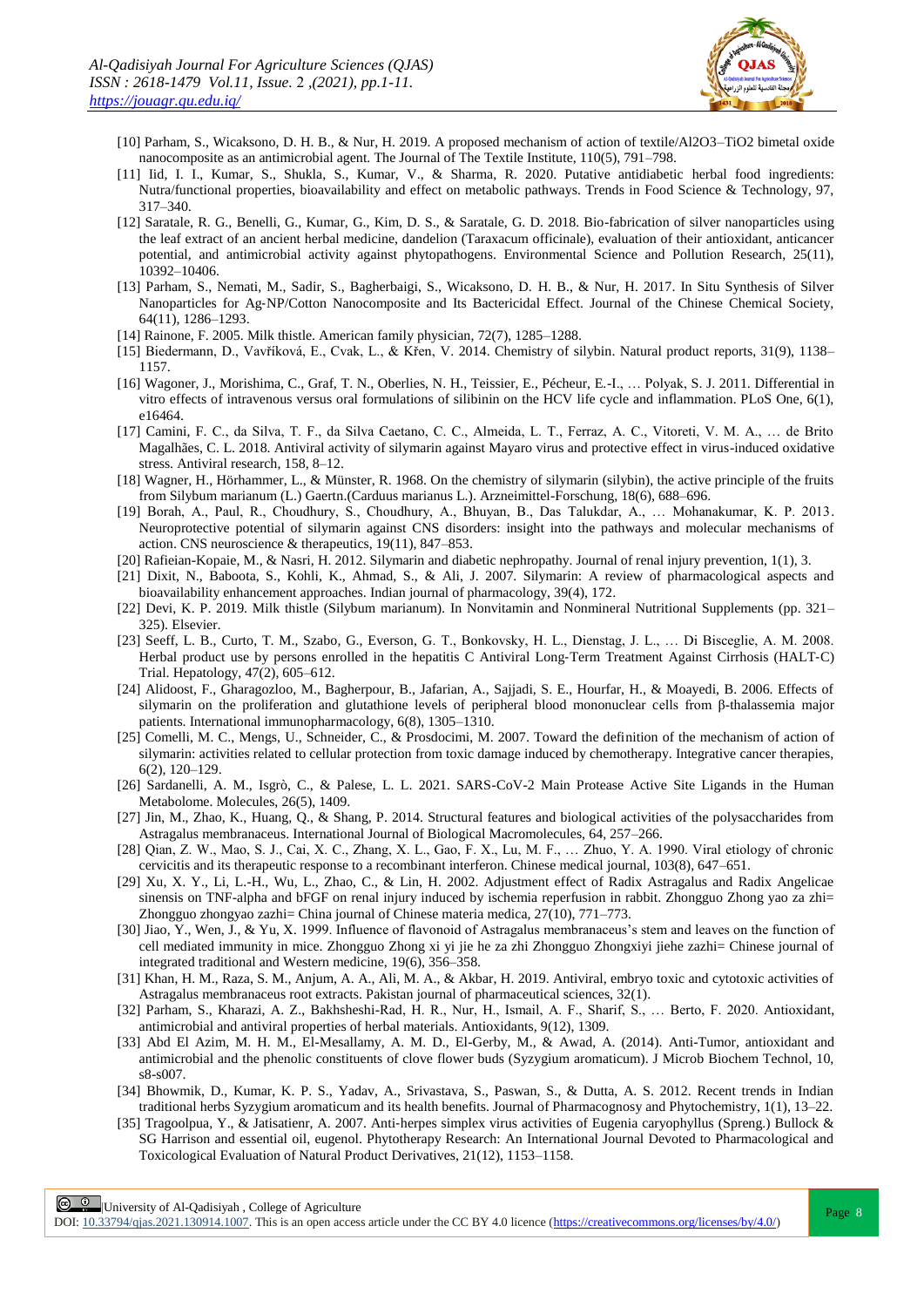

- [36] Hussein, G., Miyashiro, H., Nakamura, N., Hattori, M., Kakiuchi, N., & Shimotohno, K. 2000. Inhibitory effects of Sudanese medicinal plant extracts on hepatitis C virus (HCV) protease. Phytotherapy Research: An International Journal Devoted to Pharmacological and Toxicological Evaluation of Natural Product Derivatives, 14(7), 510–516.
- [37] Ataee, R., Falahati, A., Ebrahimzadeh, M. A., & Shokrzadeh, M. 2016. Anticonvulsant activities of Sambucus nigra. Eur Rev Med Pharmacol Sci, 20(14), 3123–3126.
- [38] Roschek Jr, B., Fink, R. C., McMichael, M. D., Li, D., & Alberte, R. S. 2009. Elderberry flavonoids bind to and prevent H1N1 infection in vitro. Phytochemistry, 70(10), 1255–1261.
- [39] Gamblin, S. J., & Skehel, J. J. 2010. Influenza hemagglutinin and neuraminidase membrane glycoproteins. Journal of biological chemistry, 285(37), 28403–28409.
- [40] Zakay-Rones, Z., Varsano, N., Zlotnik, M., Manor, O., Regev, L., Schlesinger, M., & Mumcuoglu, M. 1995. Inhibition of several strains of influenza virus in vitro and reduction of symptoms by an elderberry extract (Sambucus nigra L.) during an outbreak of influenza B Panama. The Journal of Alternative and Complementary Medicine, 1(4), 361–369.
- [41] Ho, G. T. T., Ahmed, A., Zou, Y.-F., Aslaksen, T., Wangensteen, H., & Barsett, H. 2015. Structure–activity relationship of immunomodulating pectins from elderberries. Carbohydrate polymers, 125, 314–322.
- [42] Kinoshita, E., Hayashi, K., Katayama, H., Hayashi, T., & Obata, A. 2012. Anti-influenza virus effects of elderberry juice and its fractions. Bioscience, biotechnology, and biochemistry, 120112.
- [43] Ho, G. T. T., Zou, Y.-F., Aslaksen, T. H., Wangensteen, H., & Barsett, H. 2016. Structural characterization of bioactive pectic polysaccharides from elderflowers (Sambuci flos). Carbohydrate polymers, 135, 128–137.
- [44] Porter, R. S., & Bode, R. F. 2017. A review of the antiviral properties of black elder (Sambucus nigra L.) products. Phytotherapy Research, 31(4), 533–554.
- [45] Gray, A. M., Abdel-Wahab, Y. H. A., & Flatt, P. R. 2000. The traditional plant treatment, Sambucus nigra (elder), exhibits insulin-like and insulin-releasing actions in vitro. The Journal of nutrition, 130(1), 15–20.
- [46] Zakay-Rones, Z., Thom, E., Wollan, T., & Wadstein, J. 2004. Randomized study of the efficacy and safety of oral elderberry extract in the treatment of influenza A and B virus infections. Journal of International Medical Research, 32(2), 132–140.
- [47] Romay, C. H., Armesto, J., Remirez, D., González, R., Ledon, N., & Garcia, I. 1998. Antioxidant and anti-inflammatory properties of C-phycocyanin from blue-green algae. Inflammation research, 47(1), 36–41.
- [48] Bhat, V. B., & Madyastha, K. M. 2001. Scavenging of peroxynitrite by phycocyanin and phycocyanobilin from Spirulina platensis: protection against oxidative damage to DNA. Biochemical and biophysical research communications, 285(2), 262–266.
- [49] Hussein, A., Ibrahim, G., Kamil, M., El-Shamarka, M., Mostafa, S., & Mohamed, D. 2021. Spirulina-Enriched Pasta as Functional Food Rich in Protein and Antioxidant. Biointerface Res. Appl. Chem, 11, 14736–14750.
- [50] Bashandy, S. A. E., El Awdan, S. A., Ebaid, H., & Alhazza, I. M. 2016. Antioxidant potential of Spirulina platensis mitigates oxidative stress and reprotoxicity induced by sodium arsenite in male rats. Oxidative medicine and cellular longevity, 2016.
- [51] Dillon, J. C., Phuc, A. P., & Dubacq, J. P. 1995. Nutritional value of the alga S. platensis. World Rev Nutr Diet, 77, 32–46.
- [52] Khan, Z., Bhadouria, P., & Bisen, P. S. 2005. Nutritional and therapeutic potential of Spirulina. Current pharmaceutical biotechnology, 6(5), 373–379.
- [53] Hayashi, T., Hayashi, K., Maeda, M., & Kojima, I. 1996. Calcium spirulan, an inhibitor of enveloped virus replication, from a blue-green alga Spirulina platensis. Journal of natural products, 59(1), 83–87.
- [54] Rechter, S., König, T., Auerochs, S., Thulke, S., Walter, H., Dörnenburg, H., … Marschall, M. 2006. Antiviral activity of Arthrospira-derived spirulan-like substances. Antiviral research, 72(3), 197–206.
- [55] Amin, B., & Hosseinzadeh, H. 2016. Black cumin (Nigella sativa) and its active constituent, thymoquinone: an overview on the analgesic and anti-inflammatory effects. Planta medica, 82(01/02), 8–16.
- [56] Khader, M., & Eckl, P. M. 2014. Thymoquinone: an emerging natural drug with a wide range of medical applications. Iranian journal of basic medical sciences, 17(12), 950.
- [57] Yimer, E. M., Tuem, K. B., Karim, A., Ur-Rehman, N., & Anwar, F. 2019. Nigella sativa L.(black cumin): a promising natural remedy for wide range of illnesses. Evidence-Based Complementary and Alternative Medicine, 2019.
- [58] Gautret, P., Lagier, J.-C., Parola, P., Meddeb, L., Mailhe, M., Doudier, B., … Dupont, H. T. 2020. Hydroxychloroquine and azithromycin as a treatment of COVID-19: results of an open-label non-randomized clinical trial. International journal of antimicrobial agents, 56(1), 105949.
- [59]. Barakat, E. M. F., El Wakeel, L. M., & Hagag, R. S. 2013. Effects of Nigella sativa on outcome of hepatitis C in Egypt. World journal of gastroenterology: WJG, 19(16), 2529.
- [60] Gahruie, H. H., Eskandari, M. H., Mesbahi, G., & Hanifpour, M. A. 2015. Scientific and technical aspects of yogurt fortification: A review. Food Science and Human Wellness, 4(1), 1–8.
- [61] Granato, D., Branco, G. F., Cruz, A. G., Faria, J. de A. F., & Shah, N. P. 2010. Probiotic dairy products as functional foods. Comprehensive reviews in food science and food safety, 9(5), 455–470.
- [62] Gouda, A. S., Adbelruhman, F. G., Alenezi, H. S., & Mégarbane, B. 2021. Theoretical benefits of yogurt-derived bioactive peptides and probiotics in COVID-19 patients–a narrative review and hypotheses. Saudi Journal of Biological Sciences.
- [63] Bustamante, M., Oomah, B. D., Oliveira, W. P., Burgos-Díaz, C., Rubilar, M., & Shene, C. 2020. Probiotics and prebiotics potential for the care of skin, female urogenital tract, and respiratory tract. Folia microbiologica, 65(2), 245–264.
- [64] Dhar, D., & Mohanty, A. 2020. Gut microbiota and Covid-19-possible link and implications. Virus research, 285, 198018.
- [65] Prabhurajeshwar, C., & Chandrakanth, K. 2019. Evaluation of antimicrobial properties and their substances against pathogenic bacteria in-vitro by probiotic Lactobacilli strains isolated from commercial yoghurt. Clinical Nutrition

**E 0** University of Al-Qadisiyah, College of Agriculture

DOI:  $10.33794/q$ jas.2021.130914.1007. This is an open access article under the CC BY 4.0 licence (https://creativecommons.org/licenses/by/4.0/)